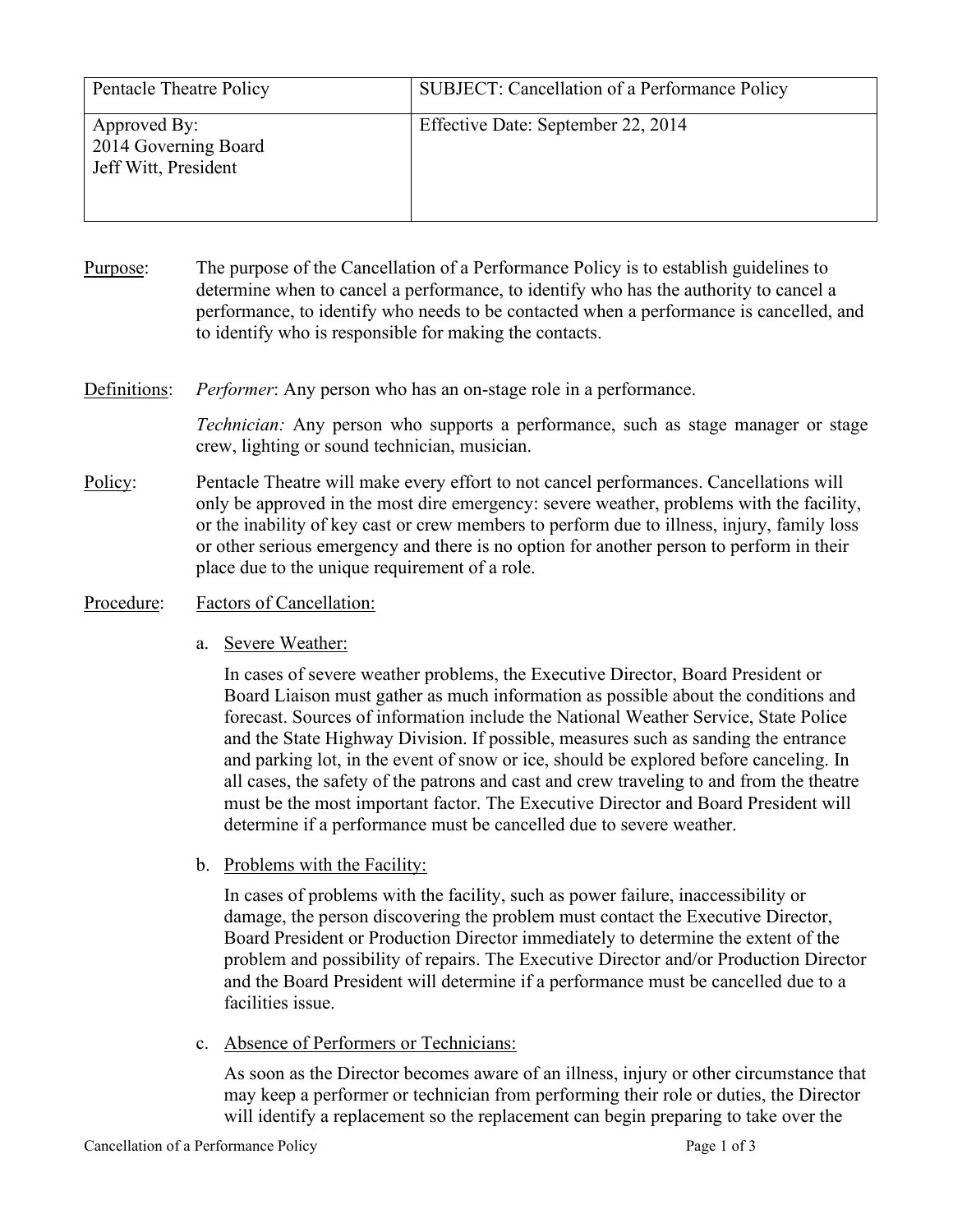role or duty. At the Director's discretion, the role or duties may be covered by the remaining performers or technicians.

In all cases, the Director must immediately notify the Executive Director, Board President or Board Liaison of the situation. If the Director is unable to locate a replacement, these members will assist in the search.

If a replacement is not possible due to absolute unique requirements of a role or task, the Executive Director and Board President have the authority to decide that a performance will be cancelled.

## Notification of Cancellation:

Once the decision has been made to cancel a performance, the following entities must be contacted immediately. If the cancellation is not due to extreme weather conditions, the Director, Executive Director, Board President, Board Liaison, or other person, must be on-site at the theatre to intercept patrons who were not contacted, and the general public who arrive at the theatre to purchase a ticket.

- a. Cast and Crew Members: The Director will be responsible for notifying all cast and crew members.
- b. Hospitality Guild: The Executive Director will notify the Hospitality Guild Chairperson. The Chairperson will notify Hospitality Guild members of the cancellation.
- c. Ticket Office: The Executive Director will have a recording added to the voice answering system informing callers of the cancellation.
- d. Website: The Executive Director will have a notification added to the Pentacle Theatre website, and any other forms of social media.
- e. Season Ticket Holders and General Public who pre-purchased a ticket: As a courtesy to our patrons, attempts should be made to contact season ticket holders and others who have purchased a ticket for the performance. All contact should be by phone, if at all possible, even if the cancellation is for a future date. Ticket holders must be informed of the Restitution to Ticket Holders outlined in this policy.
- f. Benefits: If the cancellation is for a benefit performance, the Executive Director shall contact the group's contact person. The group will be responsible for notifying as many ticket holders as possible.
- g. Radio Stations: The Executive Director will notify the local radio stations, requesting that they provide a public service announcement (PSA). Local radio stations should include stations servicing as far south as Corvallis and as far north as Woodburn.

Sample PSA: "Due to severe weather conditions, Pentacle Theatre's performance of "Lend Me A Tenor" scheduled for 7:30 PM this evening has been cancelled. Ticket holders may consider their unused tickets a fully tax-deductible contribution to the theatre or they may exchange the unused tickets for a future "Lend Me A Tenor" performance. For more information, please call the Pentacle Theatre Business Office at 503-485-4300 during regular business hours."

h. Newspapers: If the cancellation is for a future date or is to be ongoing, the Statesman Journal newspaper is to be notified. If the cancellation is more than a few days in the